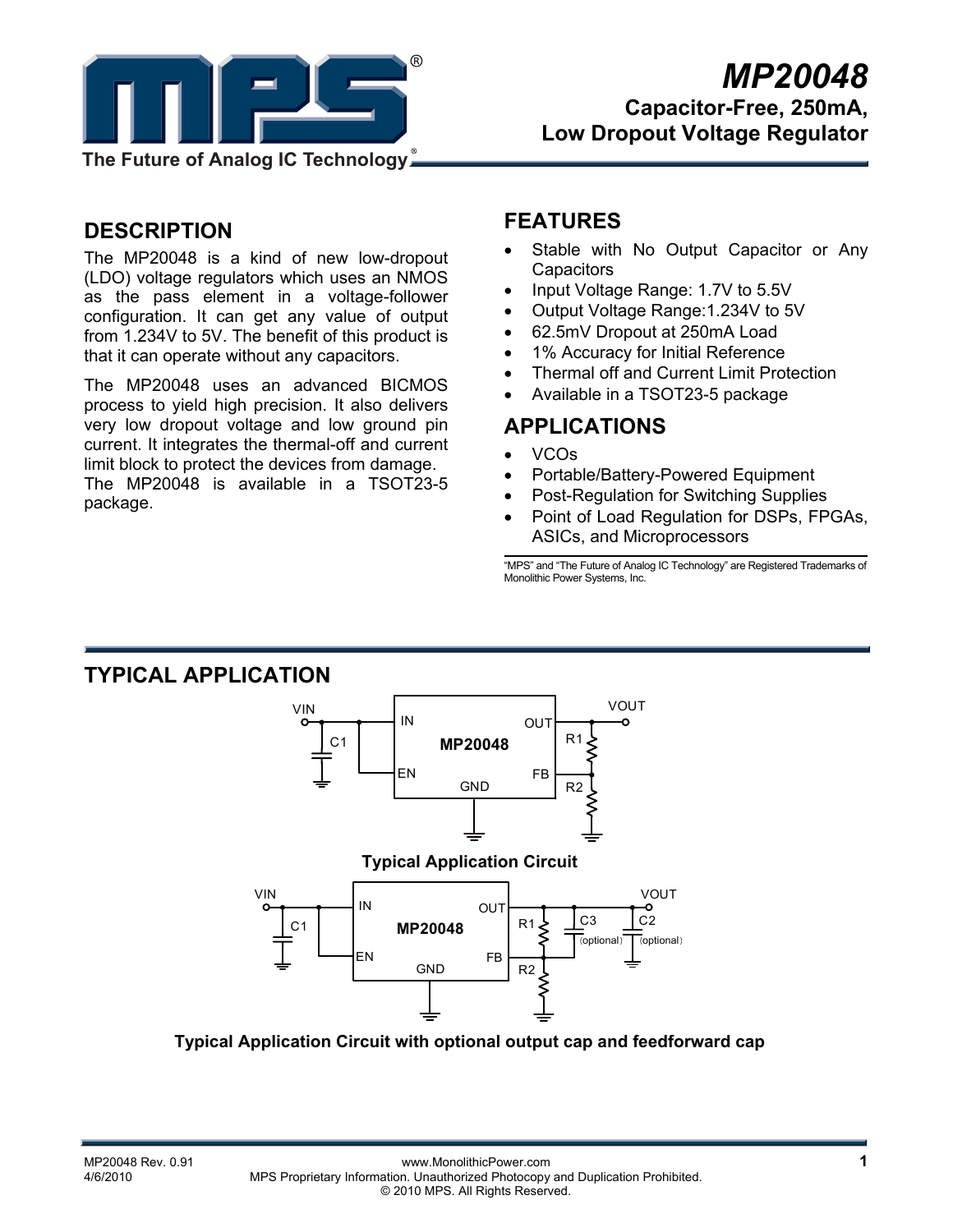

## **ORDERING INFORMATION**

| <b>Part Number*</b> | Package  | <b>Top Marking</b> | Free Air Temperature $(T_A)$        |  |
|---------------------|----------|--------------------|-------------------------------------|--|
| MP20048DJ           | TSOT23-5 | 3B                 | $-40^{\circ}$ C to +85 $^{\circ}$ C |  |

\*For Tape & Reel, add suffix –Z (eg. MP20048DJ-Z)

For Lead Free, add suffix –LF (eg.MP20048DJ–LF–Z)

### **PACKAGE REFERENCE TOP VIEW** IN 1 5 | OUT GND  $\sqrt{2}$  $\overline{4}$ FB EN  $\vert$  3

## **ABSOLUTE MAXIMUM RATINGS (1)**

| Power Dissipation, $P_D @ T_A = 25°C^{(2)}$ |  |
|---------------------------------------------|--|

................................................................. 0.45W Operating Junct. Temp  $(T_1)$  ....... -40°C to 125°C Storage Temperature Range ..... -65°C to 150°C Lead Temperature (Soldering, 10sec) .....260°C

### *ESD Susceptibility* **(3)**

### *Recommended Operating Conditions* **(4)**

| Junction Temperature +125°C |  |
|-----------------------------|--|

# *Thermal Resistance* **(5)** *θJA θJC*

TSOT23-5.............................. 220.... 110.. °C/W

#### **Notes:**

- 1) Exceeding these ratings may cause permanent damage to the device.
- 2) The maximum allowable power dissipation is a function of the maximum junction temperature  $T_J(MAX)$ , the junction-toambient thermal resistance  $\theta_{JA}$ , and the ambient temperature TA. The maximum allowable continuous power dissipation at any ambient temperature is calculated by  $P_D(MAX)=(T_J(MAX)-T_J(MAX)-T_J(MAX))$  $T_A$ )/ $\theta_{JA}$ . Exceeding the maximum allowable power dissipation will cause excessive die temperature, and the regulator will go into thermal shutdown. Internal thermal shutdown circuitry protects the device from permanent damage.
- 3) Devices are ESD sensitive. Handling precaution recommended.
- The device is not guaranteed to function outside its operating conditions.
- 5) Measured on JESD51-7 4-layer board.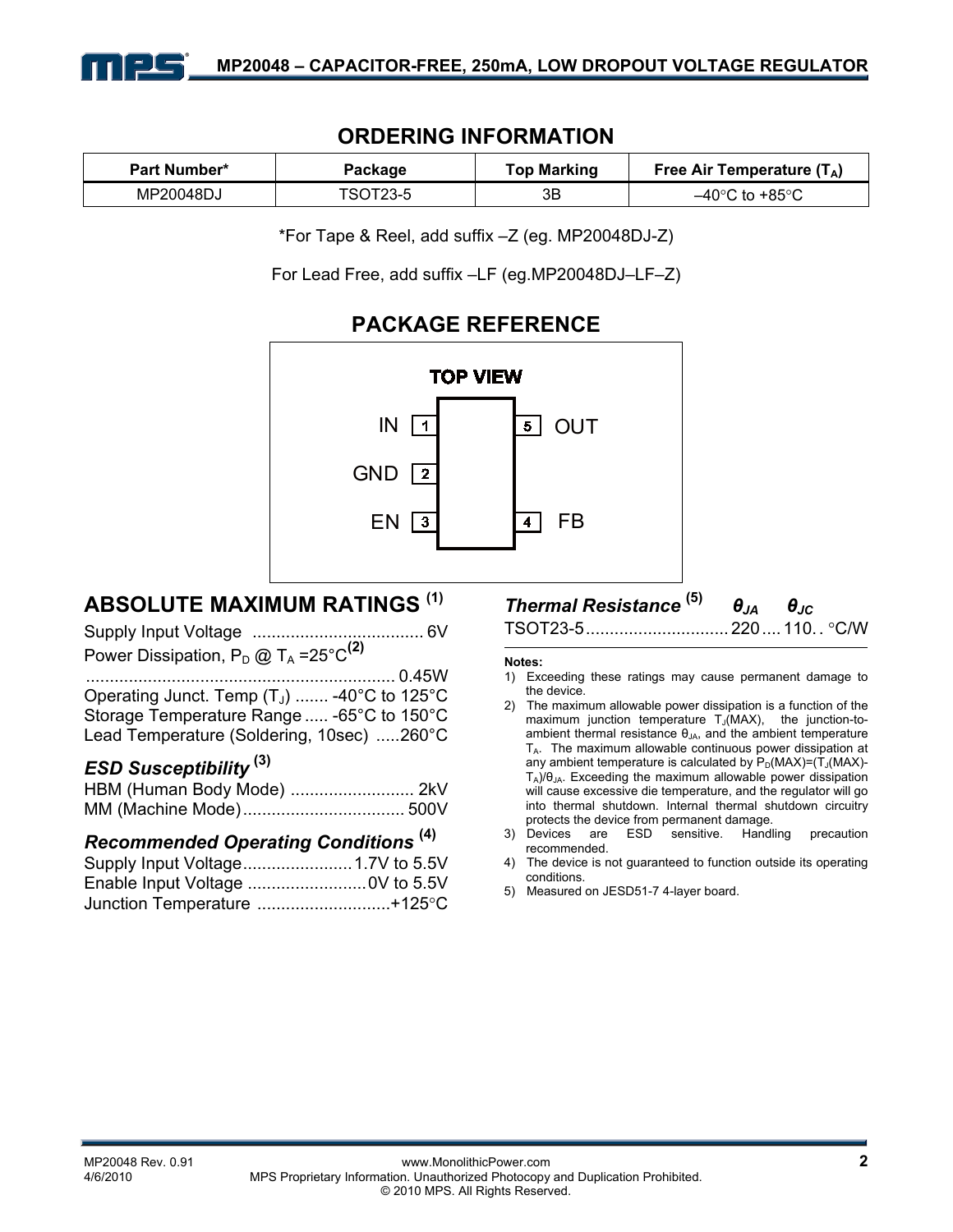# **ELECTRICAL CHARACTERISTICS (6)**

 $V_{IN} = V_{OUT(nom)} + 0.5V^{(6)}$ ,  $V_{OUT} = 2.5V$ ,  $V_{EN} = 1.7V$ ,  $C_2 = 0.1 \mu F$ ,  $T_A = 25°C$ , unless otherwise noted.

| <b>Parameters</b>                                    |                                      | <b>Test Condition</b>                                                             |                             | Min              | <b>Typ</b> | <b>Max</b>                        | <b>Unit</b>       |
|------------------------------------------------------|--------------------------------------|-----------------------------------------------------------------------------------|-----------------------------|------------------|------------|-----------------------------------|-------------------|
| $V_{IN}$                                             | Input voltage range <sup>(6)</sup>   |                                                                                   |                             | 1.7              |            | 5.5                               | $\vee$            |
| Internal reference<br>$V_{FB}$                       |                                      | $T_A = 25^{\circ}$                                                                |                             | 1.221            | 1.234      | 1.247                             | $\vee$            |
|                                                      | Accuracy                             |                                                                                   |                             | $-1.0$           |            | $+1.0$                            | $\frac{8}{6}$     |
| $V_{OUT}$                                            | Output voltage range <sup>(7)</sup>  |                                                                                   |                             | $V_{FB}$         |            | $5.5 -$<br>$ZO(DO)*$<br>$I_{OUT}$ | $\vee$            |
| $\Delta V_{\text{OUT}}\% / \Delta V_{\text{I}}$<br>N | Line regulation <sup>(8)</sup>       | 1.7V≤V <sub>IN</sub> ≤5.5V                                                        |                             |                  | 0.01       |                                   | $\%N$             |
| $\Delta V_{OUT}$ %/ $\Delta I_{O}$<br>UT             | Load regulation <sup>(9)</sup>       | 1mA≤I <sub>OUT</sub> ≤250mA                                                       |                             |                  | 0.0005     |                                   | % /mA             |
| $V_{DO}$                                             | Dropout Voltage <sup>(10)</sup>      | $I_{\text{OUT}}$ =250mA                                                           |                             |                  | 62.5       |                                   | mV                |
| Z <sub>0</sub> (DO)                                  | Output impedance<br>in<br>dropout    | 1.7V≤V <sub>IN</sub> ≤5.5V                                                        |                             |                  | 0.25       |                                   | Ω                 |
| $I_{CL}$                                             | Output current limit                 | $V_{OUT} = 0.9 \times V_{OUT(nom)}$                                               |                             | $\overline{270}$ | 450        |                                   | mA                |
| $I_{\rm SC}$                                         | Short-circuit current                | $V_{\text{OUT}} = 0V$                                                             |                             |                  | 430        |                                   | mA                |
| <b>I</b> GND                                         | Ground pin current                   | $I_{\text{OUT}}$ =10mA                                                            |                             |                  | 350        |                                   | μA                |
|                                                      |                                      | $I_{\text{OUT}}$ =100mA                                                           |                             |                  | 500        | 800                               | μA                |
| $I_{\text{SHDN}}$                                    | Shutdown<br>current<br>$(I_{GND})$   | $V_{EN}$ <0.5V, $V_{OUT}$ < $V_{IN}$ <5.5V                                        |                             |                  | 0.01       | 1                                 | μA                |
| $I_{LEAK}$                                           | Output leakage                       | $V_{EN} \leq 0.5 V, V_{OUT} \leq V_{IN} \leq 5.5 V$<br>-40℃≤T <sub>J</sub> ≤+125℃ |                             |                  |            | 6.5                               | μA                |
| <b>PSRR</b>                                          | Power-supply rejection<br>ratio      | $I_{\text{OUT}}$ =250mA                                                           | $f=100Hz$                   |                  | 48         |                                   | dB                |
|                                                      | (ripple rejection)                   |                                                                                   | $f=10kHz$                   |                  | 23         |                                   |                   |
| <b>VN</b>                                            | Output noise voltage                 |                                                                                   | $C_2 = 10 \mu F$ , No $C_3$ |                  | 48         |                                   | $\mu V_{RMS}$     |
|                                                      | BW=10Hz-100kHz                       | $C_2 = 10 \mu F$ , $C_3 = 0.01 \mu F$                                             |                             | 37               |            |                                   |                   |
| $t_{\footnotesize\rm STR}$                           | Startup time                         | $V_{OUT} = 2.5V$ , R <sub>L</sub> =25 $\Omega$ , C <sub>2</sub> =1µF              |                             | 0.5              |            |                                   | ms                |
| $V_{EN}(HI)$                                         | Enable high (enabled)                |                                                                                   |                             | 1.7              |            | $V_{\text{IN}}$                   | $\vee$            |
| $V_{EN}(LO)$                                         | Enable low (shutdown)                |                                                                                   |                             | $\mathbf 0$      |            | 0.5                               | $\overline{\vee}$ |
| $T_{SD}$                                             | Thermal<br>shutdown                  | Shutdown Temp increasing                                                          |                             |                  | $+140$     |                                   | $\rm ^{\circ}C$   |
|                                                      | temperature                          | Reset Temp decreasing                                                             |                             |                  | $+130$     |                                   | $\overline{C}$    |
| $T_{J}$                                              | junction<br>Operating<br>temperature |                                                                                   |                             |                  |            | 125                               | $\rm ^{\circ}C$   |

**Notes:** 

6) Minimum  $V_{IN} = V_{OUT} + V_{DO}$  or 1.7V

7) This version is tested at  $V_{\text{OUT}}=2.5V$ 

8) Line Regulation = 
$$
\frac{V_{OUT[V_{IN(MAX)}]} - V_{OUT[V_{IN(MIN)}]} }{[V_{IN(MAX)} - V_{IN(MIN)}] \times V_{OUT(NOM)}} \times 100\%
$$

9)

 $\frac{1}{\sqrt{N}}$  valid  $\frac{1}{\sqrt{N}}$  valid  $\frac{1}{\sqrt{N}}$  valid  $\frac{1}{\sqrt{N}}$  valid  $\frac{1}{\sqrt{N}}$  valid  $\frac{1}{\sqrt{N}}$  valid  $\frac{1}{\sqrt{N}}$  valid  $\frac{1}{\sqrt{N}}$  valid  $\frac{1}{\sqrt{N}}$  valid  $\frac{1}{\sqrt{N}}$  valid  $\frac{1}{\sqrt{N}}$  valid  $\frac{1}{\sqrt{N}}$  $\frac{V_{\text{OUT[I_{OUT(MAX)}]} - V_{\text{OUT[I_{OUT(MIN)}]}}}{V_{\text{OUT(MIN)}}}}$ Load Regulation = VOUT(NOM) −

10) Dropout voltage is defined as the input to output differential when the output voltage drops 100mV below its nominal value.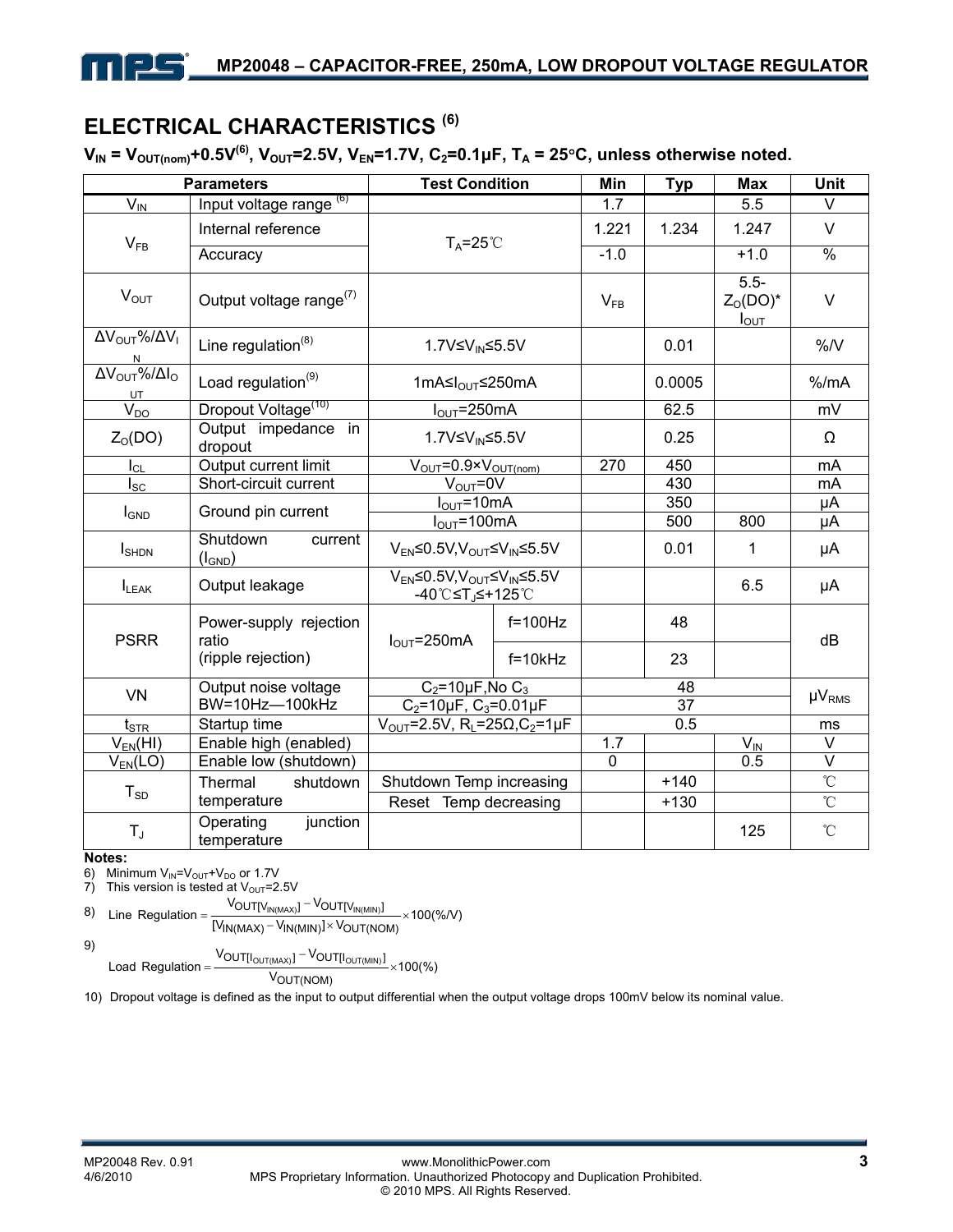

## **PIN FUNCTIONS**

| Package Pin # | <b>Name</b> | <b>Description</b>                                          |
|---------------|-------------|-------------------------------------------------------------|
|               | ΙN          | Regulator Input. Supply voltage ranges from +1.7V to 5.5V.  |
|               | GND         | Ground                                                      |
|               | EN          | Positive polarity enable(EN) input                          |
| 4             | FB          | Feedback voltage for setting output voltage of the device.  |
| 5             | OUT         | Regulator output. It can be stable without output capacitor |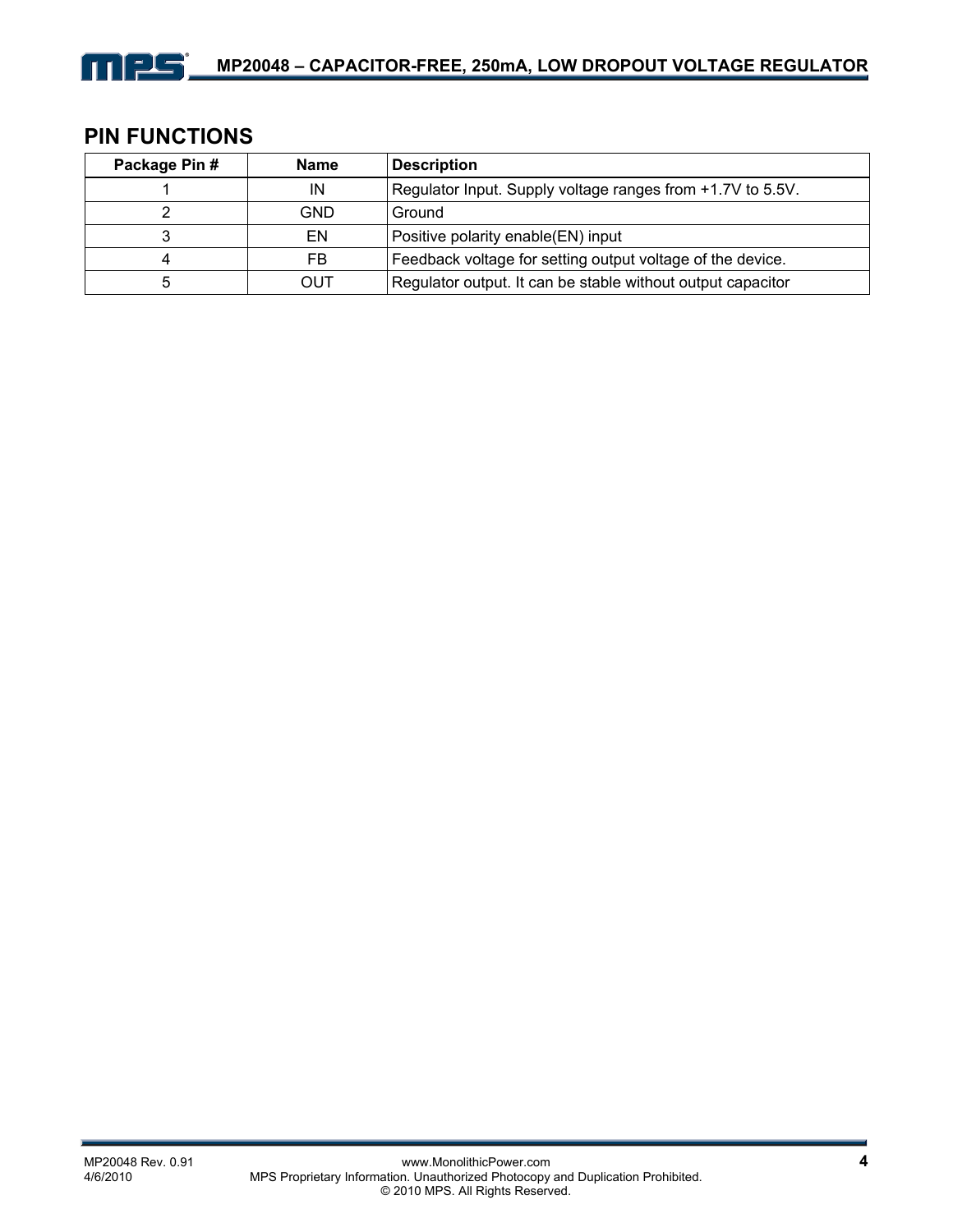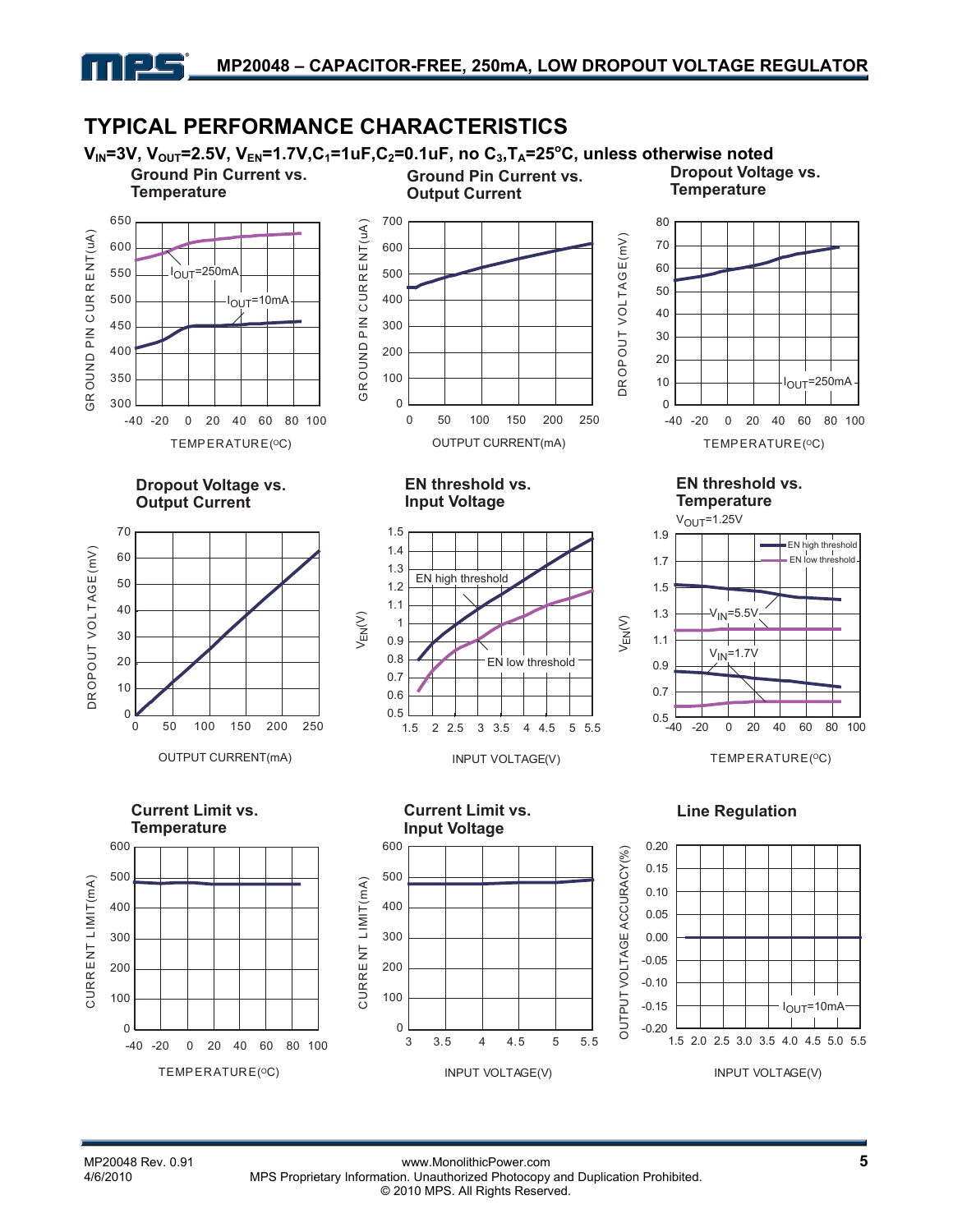## **TYPICAL PERFORMANCE CHARACTERISTICS***(continued)*

V<sub>IN</sub>=3V, V<sub>OUT</sub>=2.5V, V<sub>EN</sub>=1.7V, C<sub>1</sub>=1uF,C<sub>2</sub>=0.1uF, no C<sub>3</sub>,T<sub>A</sub>=25°C, unless otherwise noted.

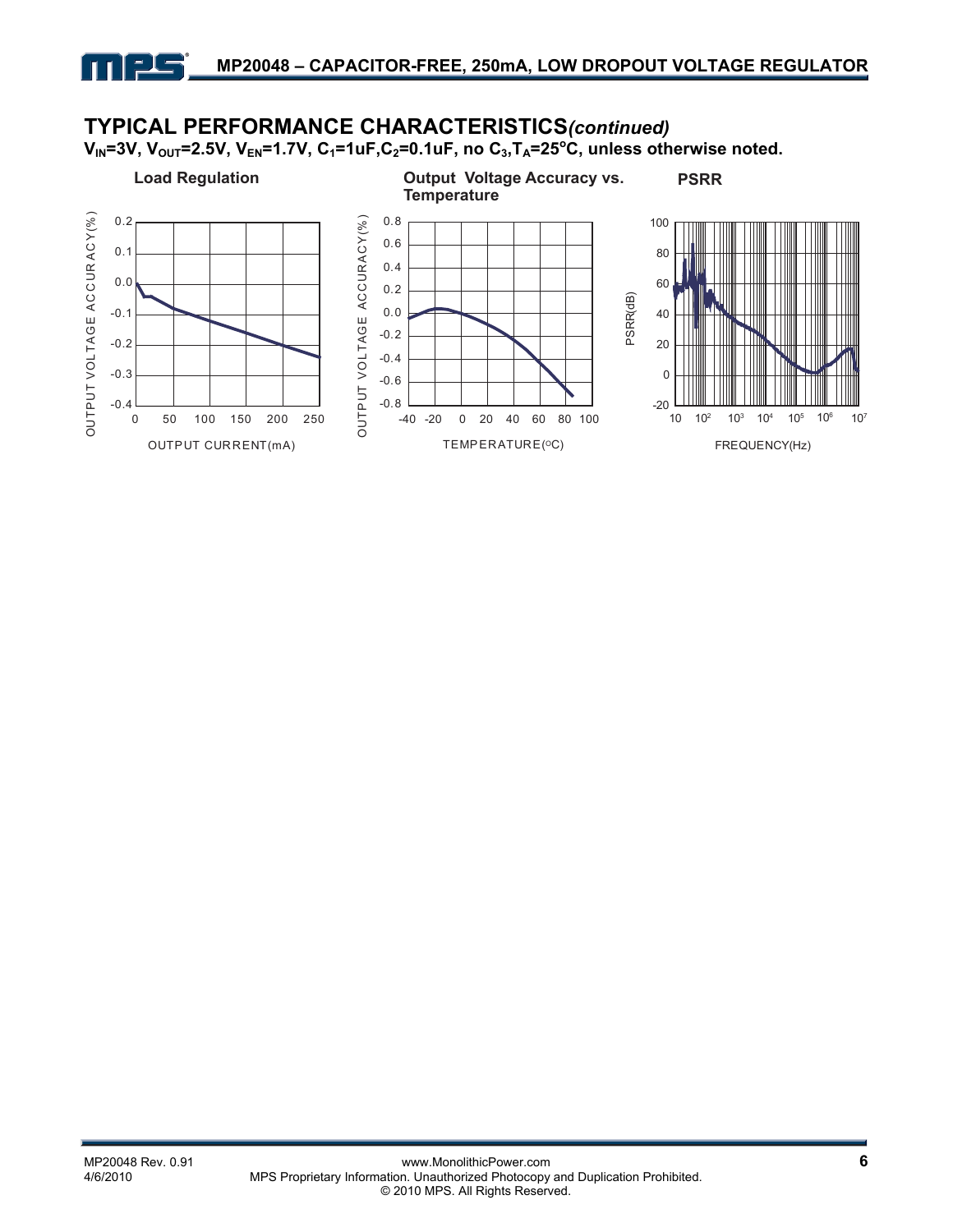## **TYPICAL PERFORMANCE CHARACTERISTICS***(continued)*

V<sub>IN</sub>=3V, V<sub>OUT</sub>=2.5V, V<sub>EN</sub>=1.7V, C<sub>1</sub>=1uF,C<sub>2</sub>=0.1uF, no C<sub>3</sub>,T<sub>A</sub>=25°C, unless otherwise noted.

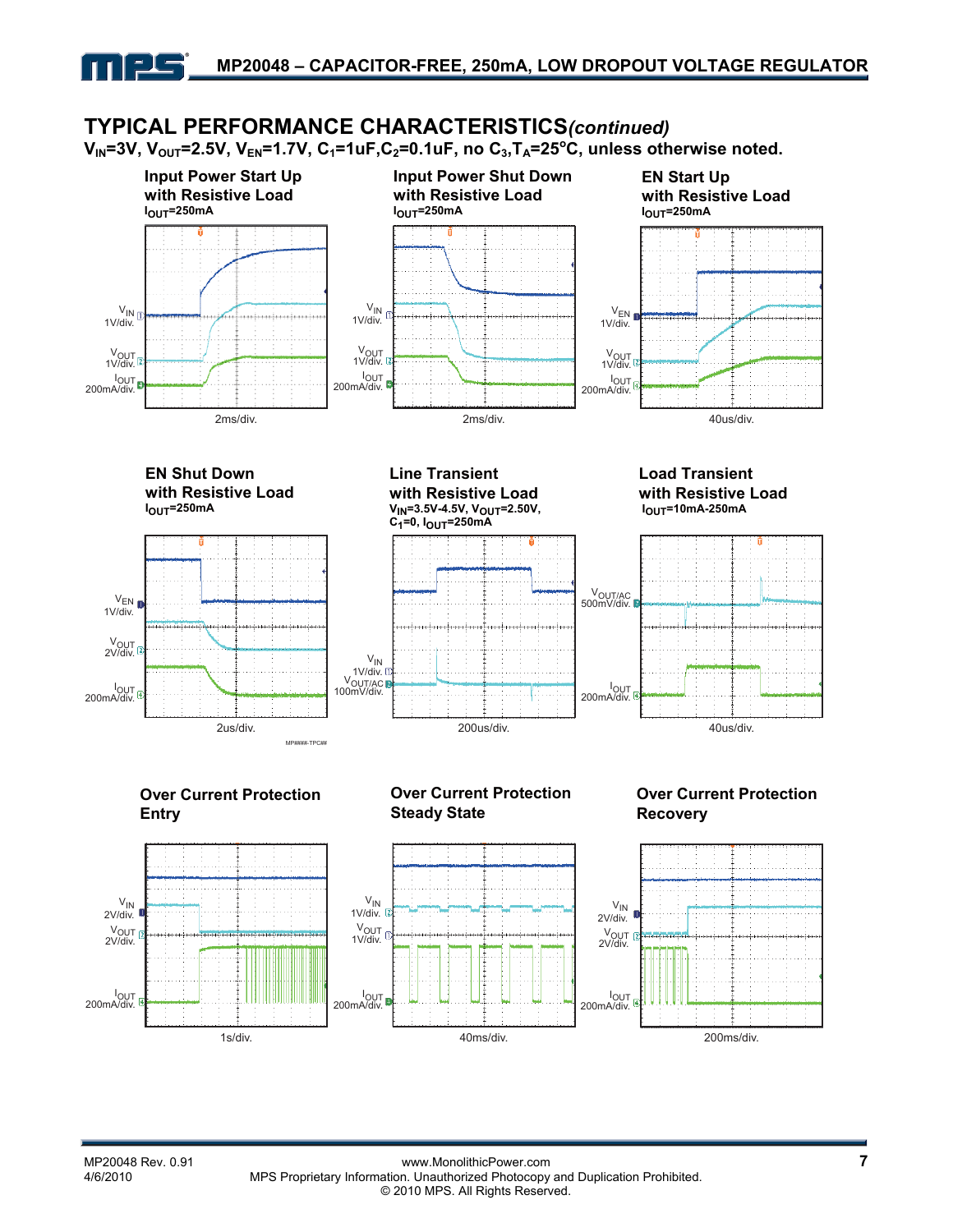## **BLOCK DIAGRAM**



## **OPERATION**

The MP20048 is a kind of new low-dropout (LDO) voltage regulators which uses an NMOS as the pass element in a voltage-follower configuration. The highlight of this topology is the stability even without outside capacitor. It can get any value of output between 1.234V to 5V.

The MP20048 uses an advanced BICMOS process to yield high precision. It also delivers very low dropout voltages and low ground pin current and features the thermal-off and current limit block to protect the devices from damage.

### **Dropout Voltage**

Dropout voltage is the minimum input to output differential voltage required for the regulator to maintain an output voltage within 100mV of its nominal value. Because the NMOS pass element behaves as a low-value resistor, the dropout voltage of MP20048 is very low.

### **Enable Pin and Shutdown**

The MP20048 can be switched ON or OFF by a logic input at the EN pin. A high voltage at this pin will turn the device on. When the EN pin is

low, the regulator output is off. The EN pin should be tied to  $V_{\text{IN}}$  to keep the regulator output always on if the application does not require the shutdown feature. Do not float the EN pin.

### **Current Limit**

The MP20048 includes a current limit structure which monitors and controls NMOS's gate voltage to limit the guaranteed maximum output current to 450mA.

### **Thermal Protection**

Thermal protection turns off the NMOS when the junction temperature exceeds +140ºC, allowing the IC to cool. When the IC's junction temperature drops by 10ºC, the NMOS will be turned on again. Thermal protection limits total power dissipation in the MP20048. For reliable operation, junction temperature should be limited to 125 ºC maximum.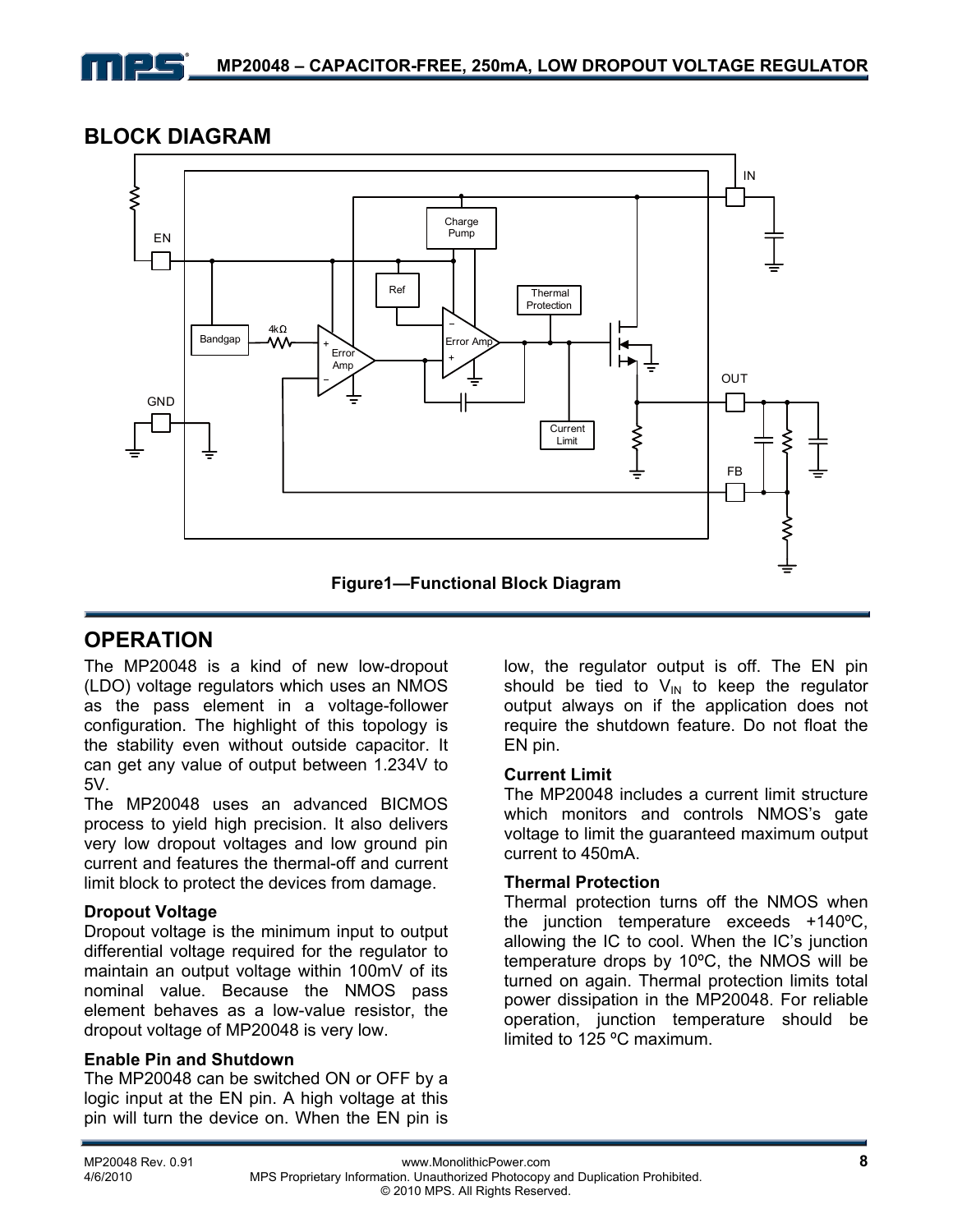## **APPLICATION INFORMATION**

### **Setting the Output Voltage**

The output voltage of MP20048 can get any value of output between 1.234V to 5V. The voltage divider divides the output voltage down to the feedback voltage by the ratio:

$$
V_{FB} = V_{OUT} \frac{R2}{R1 + R2}
$$

Where  $V_{FB}$  is the feedback threshold voltage ( $V_{FB}$  = 1.234V), and  $V_{OUT}$  is the output voltage. Thus the output voltage is:

$$
V_{OUT}=1.234\times\frac{R1+R2}{R2}
$$

R2 can be as high as 100kΩ, but a typical value is 10kΩ. Using that value, R1 is determined by:

$$
R1 = R2 \times \left(\frac{V_{OUT} - V_{FB}}{V_{FB}}\right)
$$

For example, for a 2.5V output voltage, R2 is 10kΩ, and R1 is 10.2kΩ. You can select a standard 10.2kΩ (±1%) resistor for R1.

### **Power Dissipation**

The power dissipation for any package depends on the thermal resistance of the case and circuit board, the temperature difference between the junction and ambient air, and the rate of air flow. The power dissipation across the device can be represented by the equation:

$$
\mathbf{P} = (V_{IN} - V_{OUT}) \times I_{OUT}
$$

The allowable power dissipation can be calculated using the following equation:

$$
P_{(MAX)} = (T_{Junction} - T_{Ambient}) / \theta_{JA}
$$

Where  $(T_{\text{Junction}} - T_{\text{Ambient}})$  is the temperature difference between the junction and the surrounding environment,  $\theta_{JA}$  is the thermal resistance from the junction to the ambient environment.

### **Output Capacitor Selection**

The MP20048 does not require the output capacitor for stable operation. It is specifically designed to be stable with any type and value capacitor including ceramic and electrolytic. Although an output capacitor is not required for stability, the output capacitor, C2, is optional to be connected at the output side. (Figure 2) Output capacitor of larger values will help to improve load transient response and reduce output noise with the drawback of increasing size.

#### **Output Noise**

A precision bandgap reference is used to generate the internal reference voltage, VREF, which is the dominant noise source within the MP20048. It is optional to connect a feed forward capacitor, C3, from the output to feedback to improve load transient performance. This capacitor, C3, should be limited to be less than 0.1uF. (Figure 2)



**Figure2. Typical Application Circuit with optional output cap and feedforward cap**